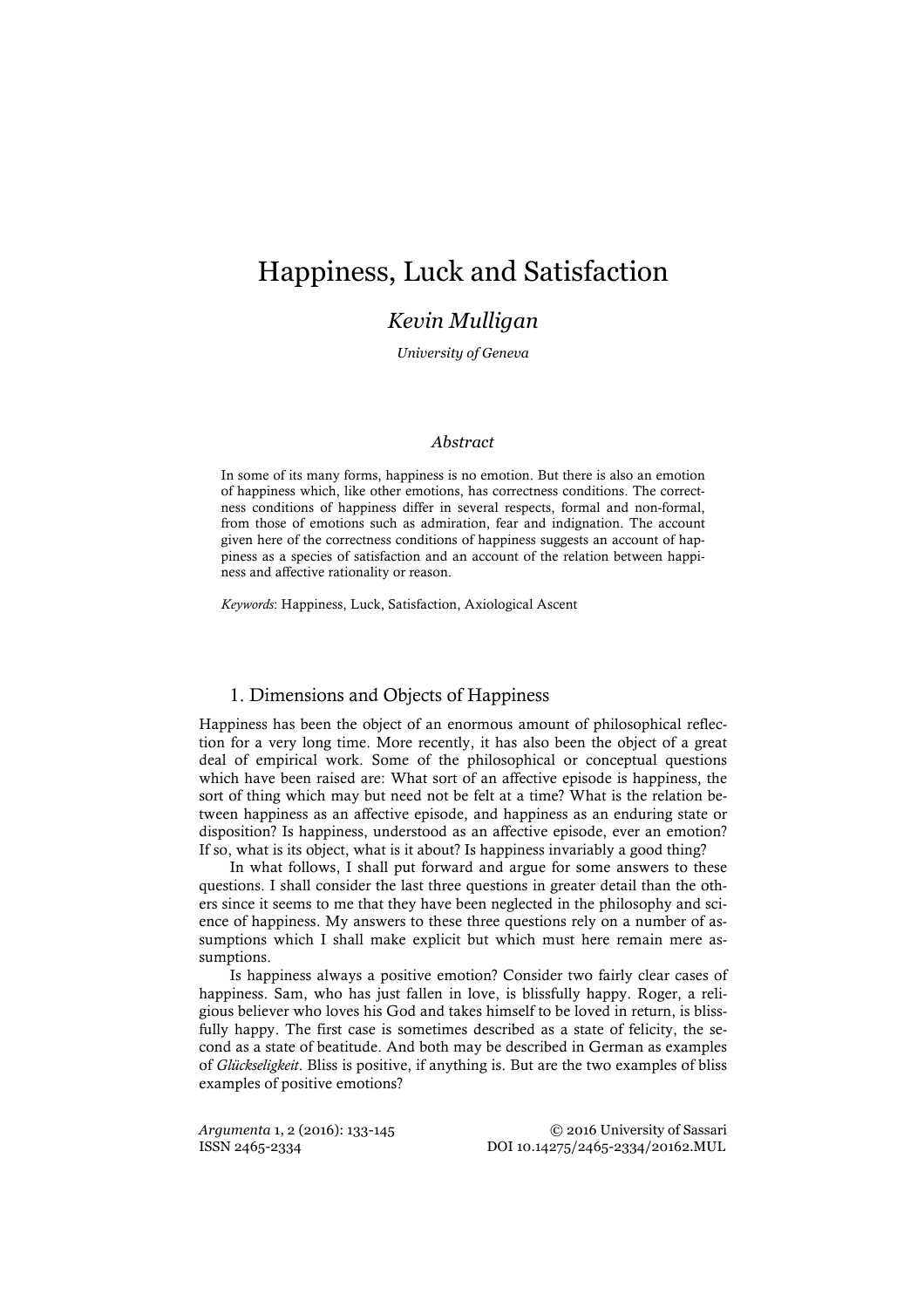Suppose that an emotion is a mental or psychological episode which is *about* or *of* something, a person, an action, a situation. Fear of a dog, admiration of a picture, being ashamed of a past deed are then examples of emotions. Is bliss about anything? The question is not a question about the reasons one has, if any, for being in a state of bliss or about the causes of such a state. One is afraid of the dog because it is or seems to be dangerous, admires the picture because it is or seems to be beautiful or interesting. But what one is afraid of is the dog, what one admires is the picture. If we distinguish in this way between what an emotion is about and one's reasons for feeling the way one does, then the happiness of bliss is not about anything, and so not an emotion.

But the happiness of bliss is not the only form happiness takes. Happiness *is* sometimes an emotion. Maria is happy about her impending promotion, Roger about the fact that he has passed an exam. Some of us at some time have been happy about aspects of our lives or situations. Sometimes such happiness takes the form of joy and rejoicing. One particularly important type of happiness or joy has as its object goods and situations which we are lucky to have or be in. These include lovers, spouses, children, power, wealth and many abilities. We may not always be aware of just how lucky we are as lovers, spouses, parents, children, citizens of functioning states and so on. But the quality of our happiness about these aspects of our lives emerges with startling clarity when we lose these goods, when a happy or lucky situation comes to an end. The unhappiness of loss is perhaps the most central type of sadness and grief is one of the most intense forms it may take. <sup>1</sup> Happiness about one's good fortune, like its opposite, the unhappiness of sadness over the loss of such good fortune or over one's bad or indifferent luck are emotions. Bliss, like its opposite, despair, is not.

The two forms of happiness identified so far are easily confused with cases which are sometimes described, more or less loosely, as cases of happiness or as cases of what makes us happy:

- Sam is happy because he is experiencing many pleasurable sensations or feelings on the back of his neck
- Sam is happy because he is pleased that he has passed his exams
- Sam is happy because he got what he wanted
- Sam is happy because he is enjoying the film
- Sam is happy because he is enjoying watching the film/skiing/reading a novel…
- Sam is happy because he is having fun
- Sam's joy about the news he has received makes him happy
- Sam is happy because he is moved by Maria's generosity
- Sam is happy because he is very interested in, fascinated by, the film

The fauna of happiness are very varied. Amusement, being care-free, comfort, content, delight, elation, enthusiasm, exhilaration, affective fusion and ecstasy, fun, gaiety, gladness, interest, mirth, satisfaction, serenity, tranquillity, feeling well, felt well-being are all sometimes described as forms of happiness or as happiness-makers.

One fundamental type of happiness, then, has an object. In order to understand just what precise form its objects take I shall rely on an assumption about

 $1$  On sadness, grief and loss, cf. Roberts 2003: 234-36.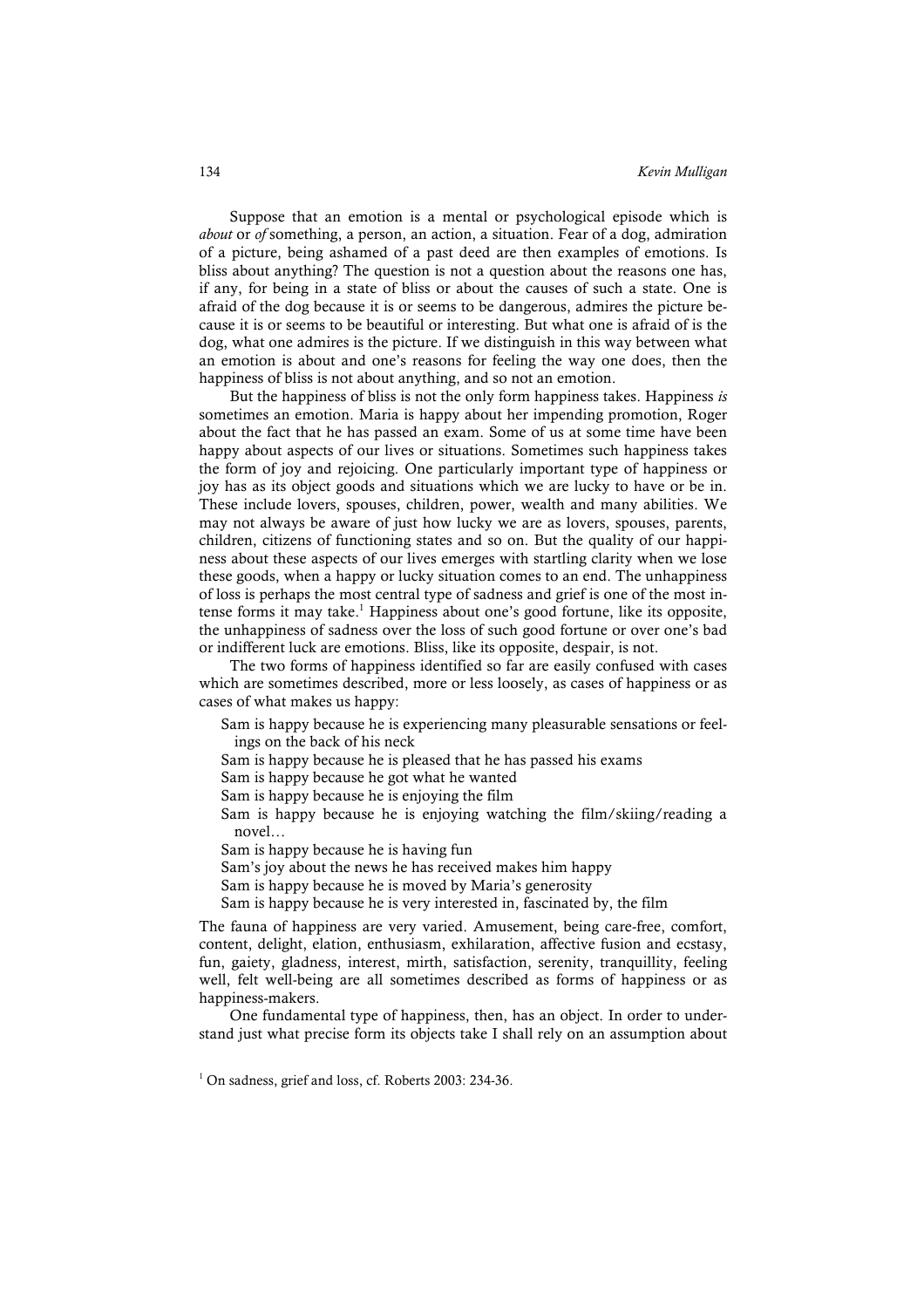emotions in general. The assumption is that emotions may be correct or incorrect. Consider, first of all, an analogy. Our beliefs, convictions, opinions and judgments are often incorrect. If you believe that  $p$  and it is false that  $p$ , then your belief is incorrect. May emotions also be incorrect? Consider the following examples. Sam is afraid of a dog which is not in fact dangerous. Russell is indignant about some situation which is not in fact unjust. Roger is ashamed of some past deed which was not in fact shameful. Hans despises someone who is not in fact contemptible. Paddy is angry with someone who has not in fact offended him. How should the distinction between fear of a dog which is dangerous and fear of a dog which is not dangerous, between contempt for someone who is contemptible and contempt for someone who is not contemptible be characterized? We very often make such distinctions. Indeed the concept of *phobia* presupposes something like this distinction. Plato and Aristotle sometimes characterize non-intellectual and non-perceptual states and acts as correct and incorrect. They refer to correct and incorrect love (*eros*), desire and choice. Following their example, many philosophers have distinguished in passing between correct and incorrect emotions, although the distinction is rarely exploited in any detail except by Brentano and some of his students. Related assessments, also to be found in Plato and Aristotle and, for example, in the writings of Wolfgang Köhler and C.D. Broad, characterize some emotions as more or less (*in*)*appropriate* or (*un*)*reasonable*, *fitting*, *required* or *permitted*. We do not nowadays, in my experience, often call emotions correct or incorrect outside philosophy seminars. But we do describe some emotions as appropriate or inappropriate. We also say that someone has absolutely no reason, or no good reason, to be afraid or to be ashamed of this or that. Reasons which speak for or against something are typically defeasible reasons; they are reasons which can be trumped or defeated by better reasons. But there are perhaps non-defeasible reasons for or against something, reasons which cannot be defeated. Thus one may think that if Christian is really contemptible, then that is a non-defeasible reason for despising him. One way of understanding the correctness of emotions is in terms of non-defeasible reasons: to say that fear of a dog is correct is to say that there is a non-defeasible reason for being afraid of it, its danger. The fact that the dog is dangerous makes fear of the dog correct.<sup>2</sup>

Since the terms "incorrect emotion" and "correct emotion" are unusual and irritate many, particularly the politically correct, I shall employ them here in order to focus attention on an important and neglected distinction, one which may however be expressed in other terms.

Emotions, as we have seen, are not the only affective phenomena. Bliss, we said, is no emotion, because it is not about anything. Preference is not an emotion either but on some views it is an affective phenomenon or supervenes on or is determined by emotions. <sup>3</sup> The concept of preference is one of the most important concepts in the study of human behaviour. And preference, like fear, shame and admiration, may be correct or incorrect. If Susie prefers  $x$  to  $y$ , her

 $2$  If the distinction between non-defeasible and defeasible reasons is accepted, it is tempting to understand the latter in terms of the former and even to understand *being a reason for* in terms of *correct making*. But this is not the path taken by most contemporary philosophies of reasons.

 $3$  Cf. Mulligan 2015.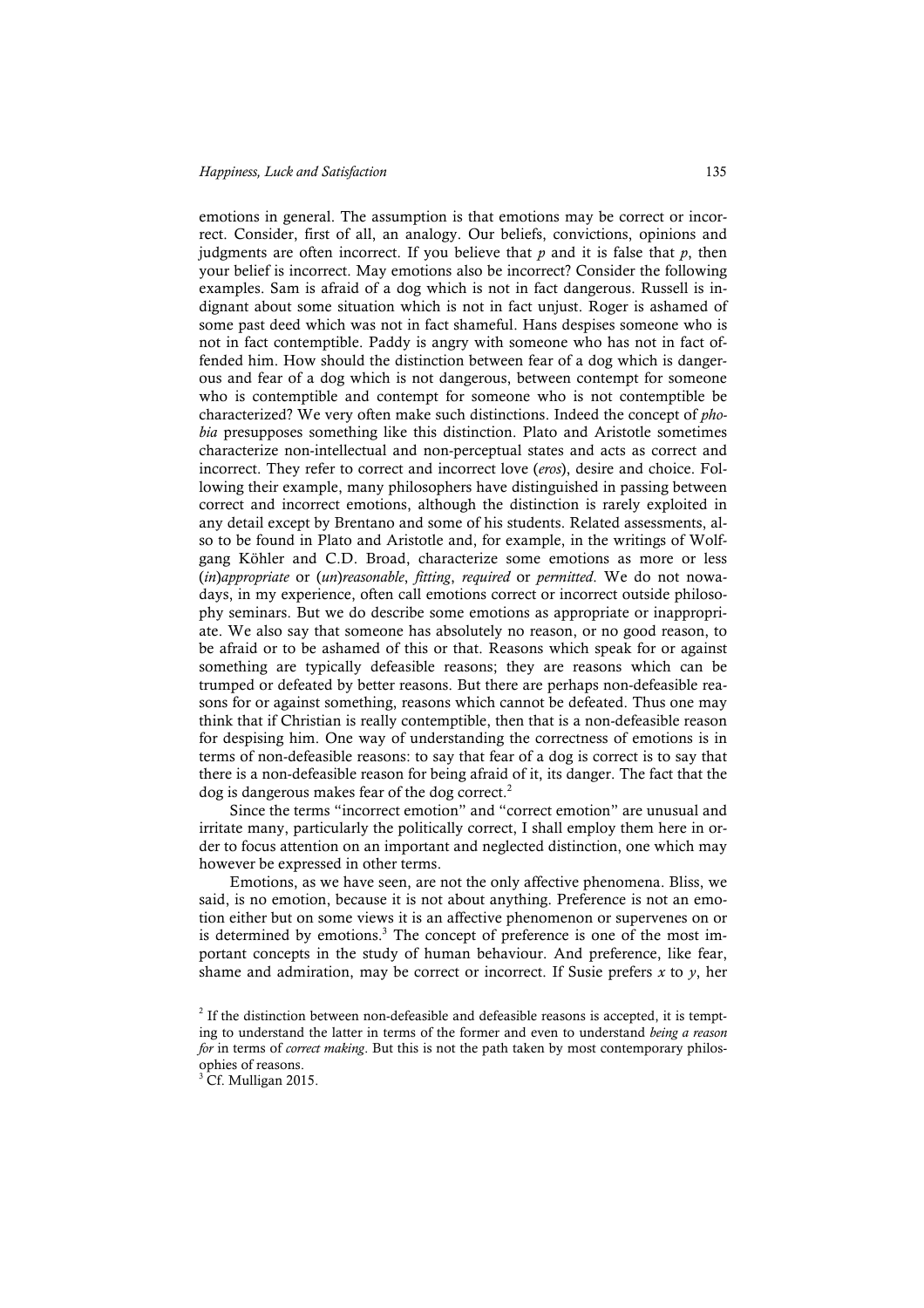preference is correct only if x is better (for her) than y. Love of a person, unlike falling in love, is not an episode and so not an emotion, as we have defined the term. But it is love *of* a person. May it be correct? On one influential view, the Romantic or troubadour view, it cannot be correct or incorrect. In Shakespeare's words, "Love is not love/Which alters when it alteration finds" (Sonnet 116). For suppose Sally loves Sam because he possesses some valuable quality. Then her love would cease to be correct when he loses this quality. The non-Romantic view is formulated by an Irish aristocrat:

 I loved thee, beautiful and kind, And plighted an eternal vow. So altered are thy face and mind 'Twere perjury to love thee now (Robert Nugent) 4

Are all emotions correct or incorrect? Consider sympathy. Sam has the impression that Maria is suffering or that she is unhappy and reacts sympathetically. He suffers *with* her (*sym*pathy, *com*passion) or is unhappy *with* her. Might his sympathy be incorrect? His reaction might be inappropriate because, although he has the impression that Maria is suffering, she is not in fact suffering. But suppose she really is suffering or is unhappy. There is no obvious candidate for the role of a value the exemplification of which by Maria's suffering or unhappiness would make Sam's sympathy correct and the non-exemplification of which would make Sam's sympathy incorrect. Sympathy, it seems, is an emotion which is neither correct nor incorrect. If this suggestion is correct, it suggests that sympathy, whatever useful functions it may have, for example in reducing the amount of what Max Scheler called "practical solipsism"—behaving *as though* (as opposed to believing *that*) other people are zombies—in the world, does not belong, as do other emotions and preference, to the sphere of affective rationality.

The distinction between correctness and incorrectness, as applied to beliefs, emotions and preferences, raises many philosophical questions. Are there beliefs which are neither correct nor incorrect? Are there emotions other than sympathy which are neither correct nor incorrect? Does correctness, like appropriateness, admit of degrees? Is the concept of correctness a normative concept? What is the relation between the *correct-incorrect* couple and the *right-wrong* couple which plays such an important role in (Anglophone) ethics? In what follows I shall not attempt to answer these questions. I shall assume that there are clear cases in which an emotion may be—correctly—said to be correct and other equally clear cases in which an emotion may be—correctly—described as incorrect. But I shall consider one worry about the distinction since my reply to the worry will play a role in what follows.

Is the distinction between correct and incorrect emotions not a piece of intolerable moralism? No—"correct" and "incorrect" are not obviously moral or ethical terms. This is clearly the case if the concepts of correctness and incor-

<sup>4</sup> What I have here called the troubadour view of love was expounded and forcefully defended by Scheler and McTaggart almost a century ago. Cf. Ronnow-Rasmussen 2011, ch. 6.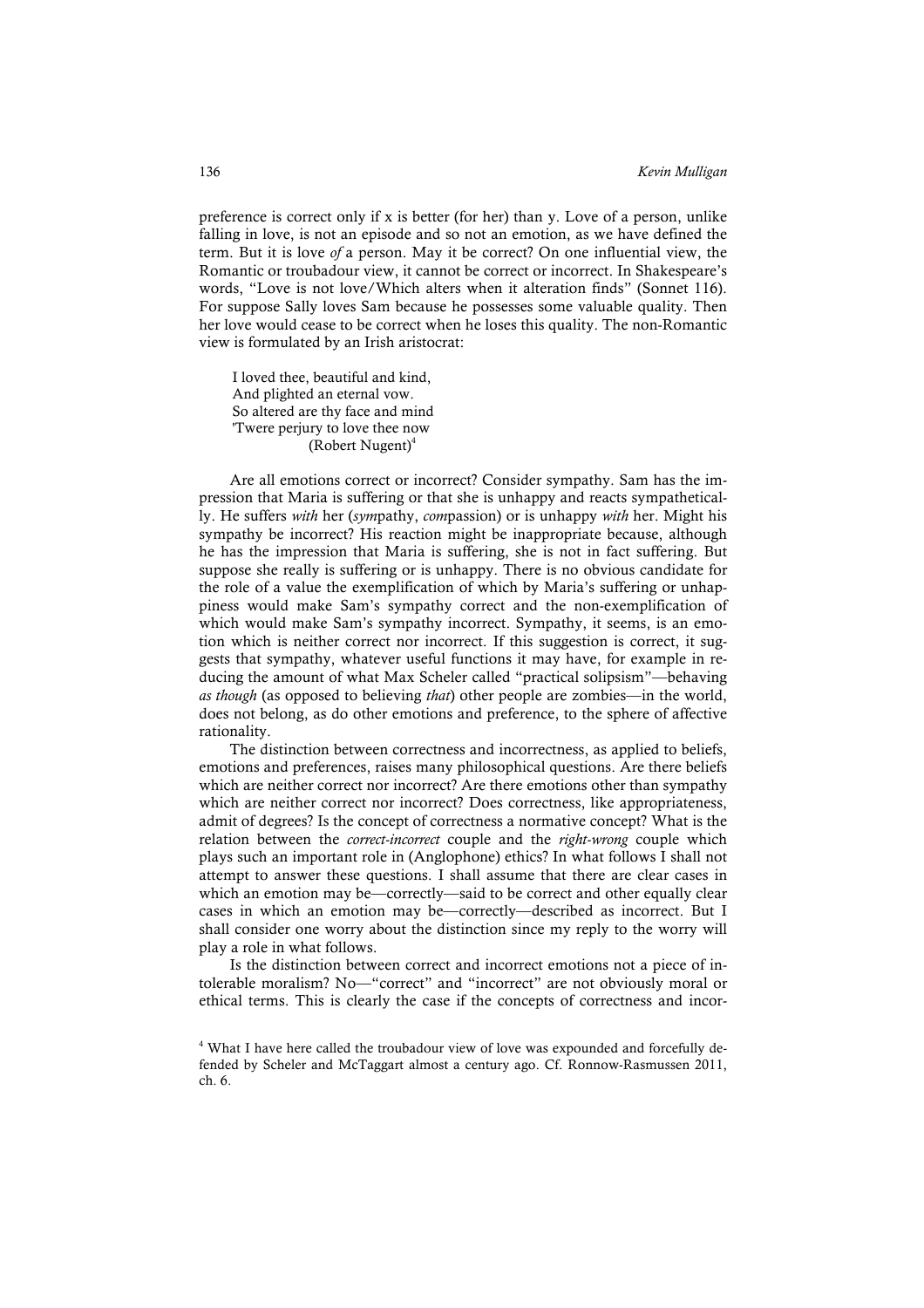rectness are not normative concepts. But even if they are normative concepts they are not obviously ethical or moral concepts. After all, there are many nonethical values—such as the value of health, pleasure or happiness and aesthetic values such as beauty, prettiness and the sublime. And there are many nonethical norms, such as traffic rules and the normative principles of prudential rationality. So even if correctness and incorrectness are normative properties, they are not obviously moral or ethical properties.

The distinction between correct and incorrect emotions points to an ambiguity in the notion employed so far of the object of an emotion. Shame about a past deed seems to have two objects, to be about two things, the deed and its shamefulness. Similarly, indignation about some situation, for example the way Hans has treated Maria, is about two things, the situation or action and its injustice. Following Husserl, we may call the past deed *the proper object* of shame and its shamefulness the *improper object* of shame. Similarly, the way Hans has treated Maria is the proper object of indignation and injustice its improper object. The improper objects of shame and indignation are values, more exactly, valueproperties or qualities. But the proper objects of shame and indignation are characterized without any reference to values. Within the philosophy of emotions two rival accounts of what I have called the improper objects of emotions can be distinguished. There is the view that emotions reveal or disclose their improper objects, value-properties. And there is the view that emotions are reactions to prior awareness of such value-properties. <sup>5</sup> Since I favour the second view, I employ it here, although what I say can be easily formulated in terms of the first view.

We are now almost ready to answer the question: what is happiness about when it is about something? The answer will rely on the assumption that emotions may be correct or incorrect and the assumption that emotions have both a proper and an improper object.

What are the proper and improper objects of happiness? Many ascriptions of happiness are of the form:  $x$  is happy about the fact that  $p$ . Sam is happy about the fact that he has many friends, is successful, is admired by his children, that he has children, this or that ability. These, it seems, are the proper objects of Sam's happiness. But is this answer correct? If Sam takes himself to have many friends, the appropriate emotional reaction will, for example, be gratitude towards his friends for their affection, or simply being pleased that he has so many friends. If Sam takes himself to be admired by his children, the appropriate emotional reaction is relief or pride or, again, being pleased by this fact. There is a possible view of happiness according to which it is a constellation of positive emotions such as being pleased, satisfied, pride, relief and so on. <sup>6</sup> On this view, the objects of happiness would be the objects of emotions other than happiness

 $5$  For the first view, cf. Tappolet 2000, Johnston 2001, Deonna and Teroni 2012. For the second view, cf. Mulligan 2009, 2010. The two views correspond to two alternatives within the framework of appraisal theories of emotions in psychology, cf. Mulligan & Scherer 2012.

<sup>&</sup>lt;sup>6</sup> It is an analogue of the view of emotions put forward by the Genevese psychologist Claparède, in a discussion of James' view of emotions: an emotion is a *Gestalt* consisting of a variety of bodily sensations and feelings, rather than an unstructured sum of such feelings.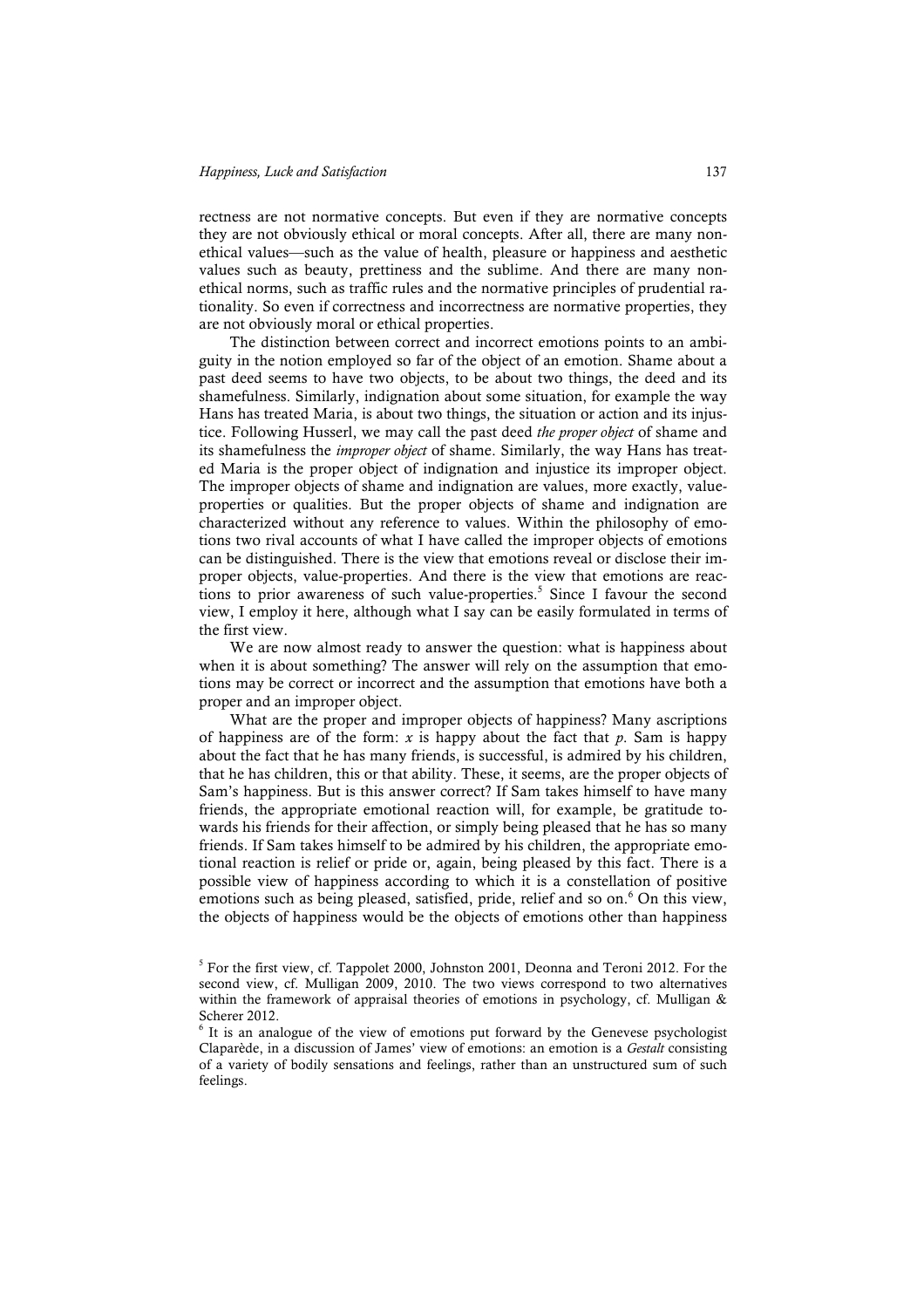and the (in)correctness of happiness would be a function of the (in)correctness of emotions other than happiness.

If the proper object of Sam's gratitude is his friends and their affection for him, the improper object of his gratitude is the positive value to him of their friendship. If Sam's happiness is to be distinguished from such positive emotions as gratitude, pride or being pleased, it must have its own distinctive proper and improper objects. What might these be? My answer will make use of a further assumption. The two main assumptions introduced so far, the distinctions between correct and incorrect emotions and between the proper and improper objects of emotions, belong to the philosophy of mind. The assumption to be introduced now comes from the philosophy and logic of value.

Suppose something exemplifies some particular, positive value: an ornament is beautiful, an action is just, a face is pretty, a person is healthy, a landscape sublime, a gait or a handbag elegant, a wine pleasant, a novel interesting. Then, so the assumption, it is positively valuable, good, that each of these particular, positive values is exemplified. If something is beautiful, then it is good that that thing is beautiful. If an act is just, then it is good that that act exemplifies justice. (An alternative, weaker and in many ways more plausible claim is that if something exemplifies a positive value, then it is better that this is the case than not. I do not employ the weaker claim here simply because it requires formulations more complicated than those needed for the stronger claim.) Goodness, badness and betterness are sometimes called *thin* values, as opposed to *thick* values such as evil, justice, elegance, and pleasantness. Using this terminology, the principle may be formulated as follows: if some thick value is exemplified, that fact has thin value, it is good that this is the case. The principle might be called the principle of *axiological ascent*.

The proper object of happiness, I suggest, is the goodness of the exemplification of certain types of thick, positive value. Happiness differs in this respect from many other positive emotions. Emotions such as gratitude, being pleased, interest, respect and admiration have, in the simplest cases, persons and objects as their proper objects and a variety of thick values as their improper objects. But the proper object of Sam's happiness is not merely his children, their admiration, his abilities and success in life, nor the values of these. It is the positive value of the exemplification of different positive values by his children, their admiration and his abilities. One attractive feature of this view is that it allows for the fact that many different types of objects, creatures, relations and situations as well as many different thick values may go to make up the proper object of happiness. <sup>7</sup> Another attractive feature of the view is that it assigns a distinctive and invariable proper object to happiness. Unlike many other emotions, happiness has value as part of its proper object. A third feature of the view is that it does justice to the fact that happiness and unhappiness are reflective emotions, the result of standing back from one's life or aspects of it.

Are there emotions other than happiness the proper object of which is the thin, positive value of the exemplification of thick, positive values? One candidate is an emotion already mentioned as an emotion which is often said to make us happy, in a loose sense of the word—being moved.<sup>8</sup> What are we moved by?

 $<sup>7</sup>$  On this variety, cf. Kenny and Kenny 2006, Kazez 2007.</sup>

<sup>&</sup>lt;sup>8</sup> Cf. Cova and Deonna 2014.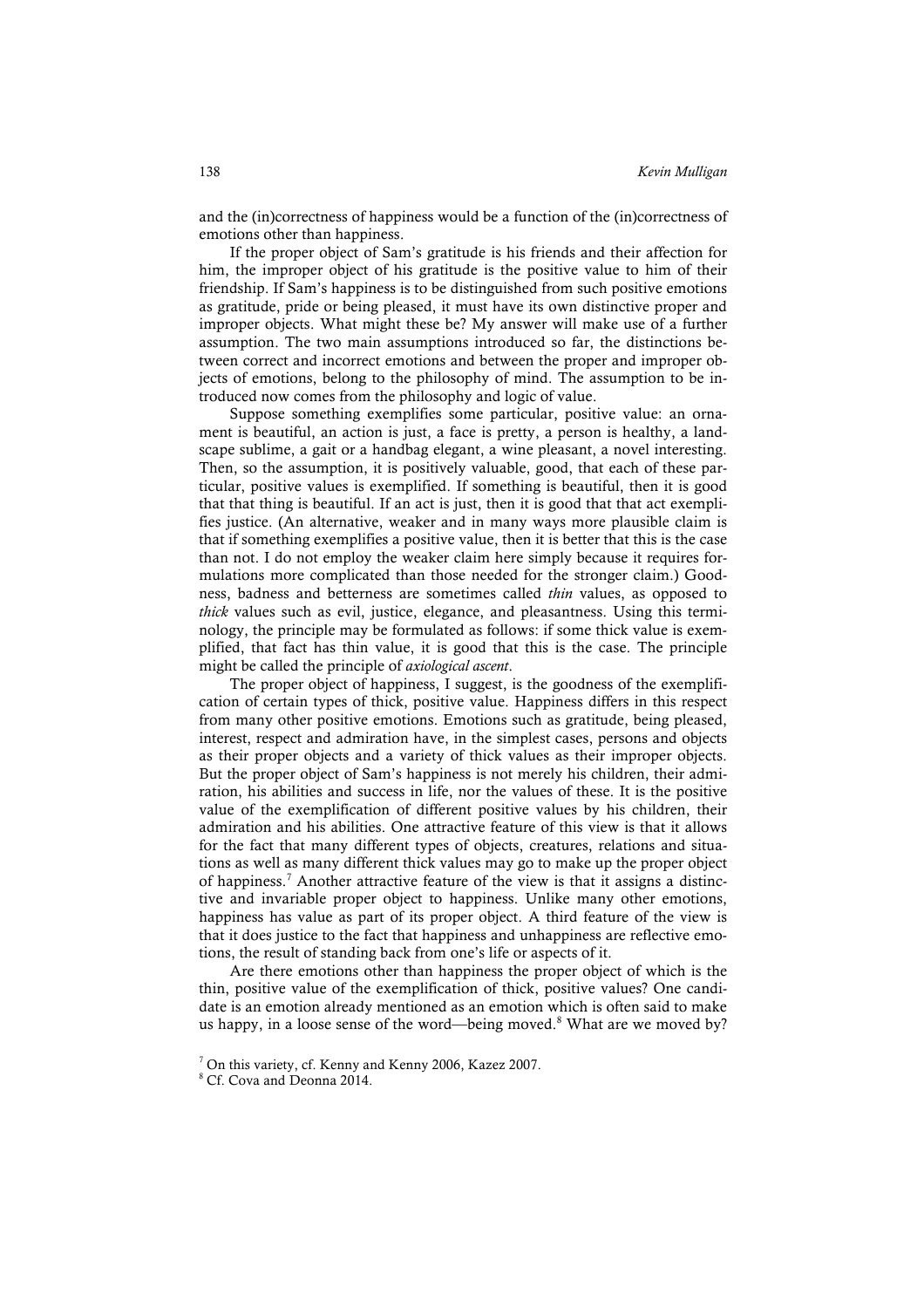#### *Happiness, Luck and Satisfaction* 139

By the positive value of the exemplification of different thick positive values of, for example, the birth of a child, generosity, heroism, the affection of an ageing couple, weddings, flags—and a variety of kitsch objects, scenes and displays. The reaction to the birth of a child may be wonder, to a display of the flag patriotic stirrings, to the fidelity of an ageing couple, heroism or generosity admiration. But what moves us is the positive value of the exemplification of the different thick, positive values by these items.

If the proper object of happiness is the thin, positive value of the exemplification of certain types of thick, positive value, what is its improper object? To ask this question is, as we have seen, to ask what condition must hold if happiness is to be correct.<sup>9</sup> The assumptions introduced so far require that there be an answer to this question. I suggest that a person's happiness is correct only if its proper object really constitutes good luck for her. Good luck is always someone's good luck, the "objective" happiness or flourishing of a person, and it is the improper object of happiness. Happiness about this or that, whether the happiness is an episodic emotion or an enduring state, may be correct or incorrect because it has an improper object. Suppose Sam is happy about his abilities, his financial position or his relationships. His happiness is correct only if he is in fact lucky. The link between good luck or fortune in life and happiness as an emotion or state is marked in many languages. (*Glück*, like *heureux*, may refer to a psychological state or to good luck or fortune.) In English, a person's situation or prospects may be described as happy; Australia is the happy country and Austria-Hungary was *Felix Austria*. The relation between "subjective" happiness and "objective" happiness, as I have presented it, resembles the relations we have already considered between fear and danger, indignation and injustice, being ashamed and shamefulness. Just as one may be indignant about a situation which is not in fact unjust, so too one may be happy about the positive value of abilities and relationships and situations which are not in fact examples of one's good luck. For the proper object of one's happiness may hide great deceptions, ill-fortune and unluckiness: one's abilities may be tragically incompatible, children, friends and lovers may turn out to be treacherous, and ex-students and colleagues to be ungrateful or malevolent wretches. Indubitably good things may turn out to be *bad for one* or neither good nor bad for one, but *indifferent for one*. Novels provide an inexhaustible panorama of the ways in which apparent good luck may turn out to be merely apparent. If it is true that no one should be called happy until she is dead, it is precisely because apparent good luck may turn out to be no such thing or even very bad luck.<sup>10</sup> And if it is true that one may be un-

<sup>10</sup> What is the difference between happiness and being moved? The value which is the proper object of being moved—for example, the positive value of the exemplification of courage—is an impersonal value. And being moved is correct only if the positive value is a high or important impersonal value. Being moved by kitsch is an example of incorrect emotion because the kitsch object or scene is good *for* the consumer of kitsch. Happiness,

<sup>9</sup> Utilitarian accounts of the ethical rightness of actions traditionally understand the latter in terms of happiness or of happiness and its value. An utilitiarian account of ethical rightness in terms of correct happiness or of correct happiness and its value would lead to a drastic modification of traditional utilitarianism. Similarly, some accounts of well-being in terms of the satisfaction of desires or preferences distinguish between such satisfaction and the satisfaction of informed desires or ideal preferences, cf. de Sousa 1987: 167-69, Skorupski 1999: 130-133, Rodogno 2015.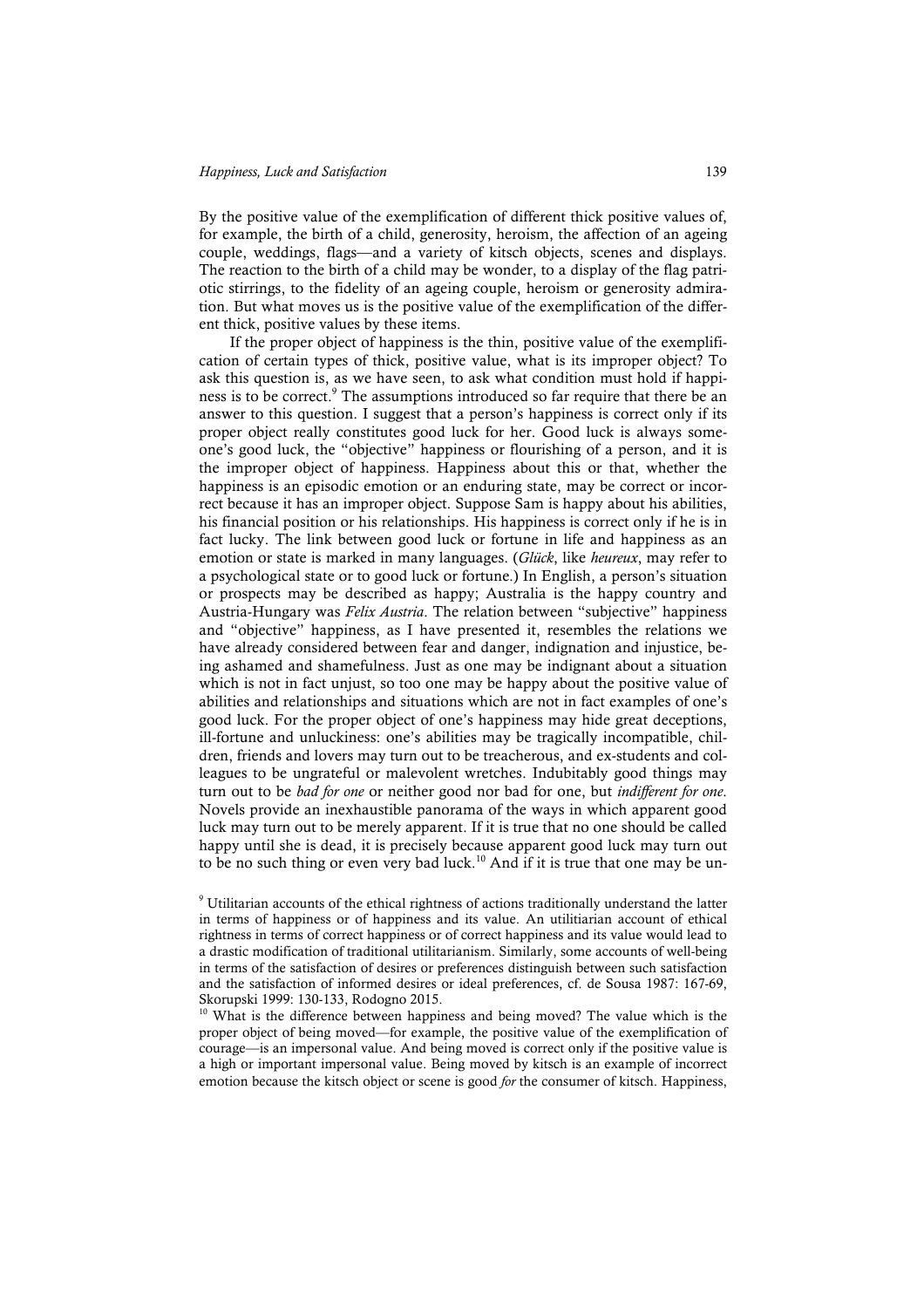lucky after death (slander, the destruction of a reputation), a person's death is not the right time for ascriptions of luck either.

Relying on four by no means uncontroversial assumptions, I have provided an account of the objects, proper and improper, of happiness. As far as I can see, the account given of the improper object of happiness, good luck, remains an attractive option even if the account given of the proper object of happiness is rejected. One virtue of the account presented above is that it does justice to the not uncommon view that happiness differs in several respects from most other positive emotions. That happiness differs from other positive emotions, that it is indeed is more important than other positive emotions, is perhaps one reason why it has enjoyed so much philosophical attention since Antiquity.

But philosophers and psychologists are rightly never very impressed by common views. Two important recent attempts to understand happiness in terms of pleasure are due to Kahneman and Feldman.<sup>11</sup> According to Feldman's carefully argued "reductive account of happiness",

a person's momentary happiness level at a time is the amount of … attitudinal pleasure he takes in things at [a] time, minus the amount of attitudinal displeasure he takes in things at that time. On my account, to be happy is to be on balance attitudinally pleased about things.<sup>12</sup>

I implicitly rejected such an account when I suggested that being pleased may be said to make us happy in a loose sense of the word, but no more. But is Feldman really wrong? Is being happy not just being pleased? If we assume that each type of emotion has a distinctive value-property as its improper object, then it is plausible to think that being pleased stands to the value of pleasantness or agreeableness as happiness to the positive value of good luck. But this consideration will not move anyone who wants to understand emotions in abstraction from any account of values. Are there any reasons for thinking that happiness cannot be reduced to being pleased which are independent of our assumptions about the relations between emotions and values?

Being pleased and being displeased, unlike happiness, come in three distinct varieties:

Sam pleases Maria

The fact that she has passed her exam pleases Maria

Maria is pleased that she has passed her exam

The third example is an example of what Feldman calls attitudinal pleasure and a propositional attitude. The pleasure to which Feldman wants to reduce happiness is pleasure as a propositional attitude. The first example is not an example

<sup>12</sup> Feldman 2010, 110.

on the other hand, is correct only if its proper object is a form of high value *for* the happy subject, personal rather than impersonal value. On personal value, being good *for* someone the seminal work is Ronnow-Rasmussen 2011.<br><sup>11</sup> Kahneman 1999, Feldman 2010. For criticisms of such "hedonic" accounts of happi-

ness, see Haybron 2008, Massin 2011. Feldman presents a number of criticisms of Kahneman's views. Kubovy 2015 presents an alternative to Kahneman's view that the value of a life is just the sum of the value of its moments, an alternative which in several respects is congenial to the view sketched here.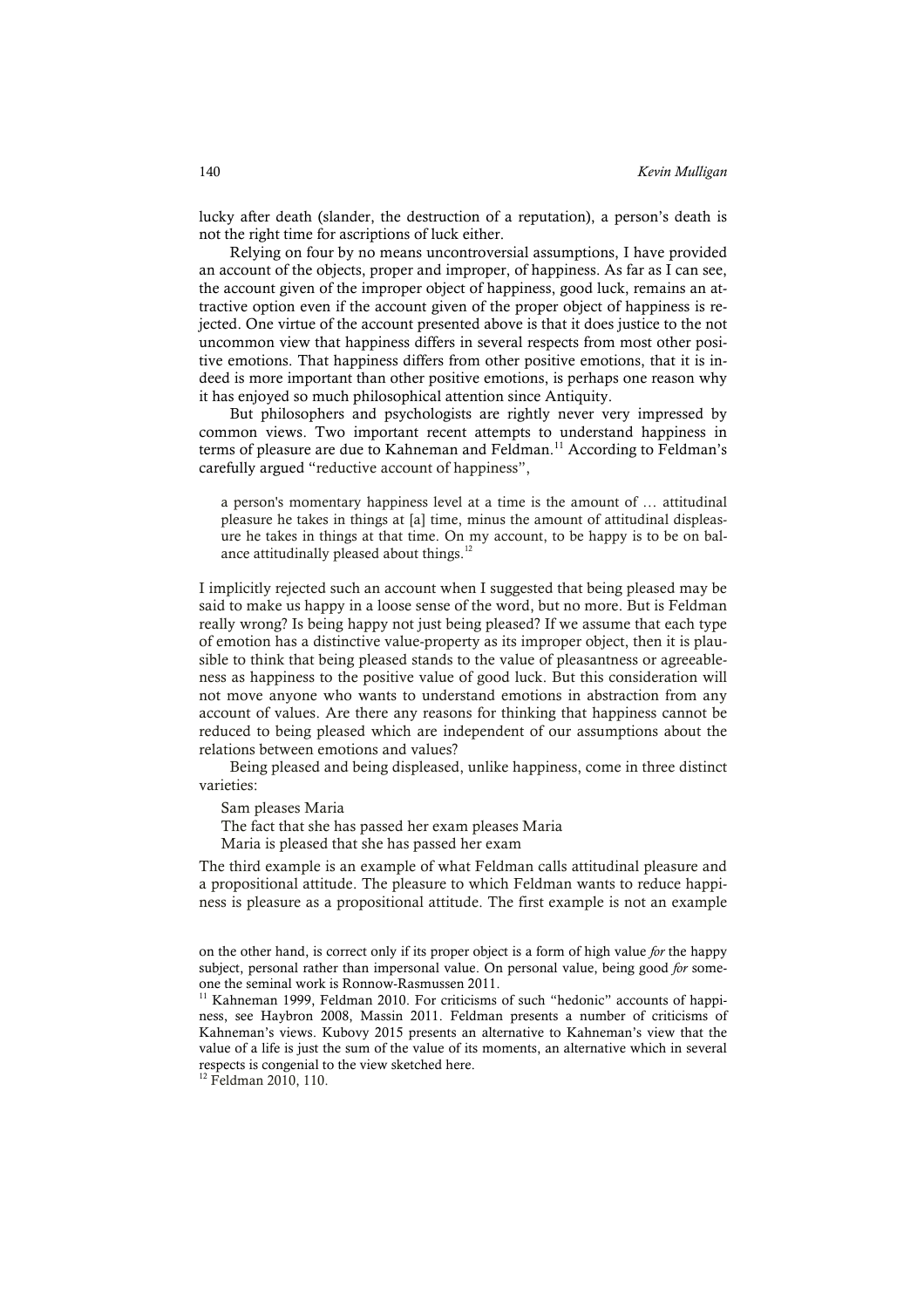of propositional pleasure. It is an example of the simplest form of intentionality. It resembles seeing someone and remembering someone rather than seeing that *p* or remembering that *p*. It is an example of what is sometimes called nonpropositional intentionality. On some views, this simplest form of intentionality need not involve any exercise of thought or concepts. The second example has some of the features of the first example and some of the features of the third example. Like the first example, it has the form of a relation. Like the third example, it may be held to involve the attribution of some thought or conceptual representation. And "the fact that she has passed her exam" is clearly a nominalisation of "she has passed her exam". Happiness, then, does not display the same multiplicity as being pleased. One may be happy that *p* or happy about the fact that *p*. But happiness does not display the simplest form of intentionality. (If Sally is happy with Sam, then she is satisfied with him, perhaps by his performance in the office, or she is happy while she is with him.) And that is just what we would expect if the above account of the objects of happiness is correct.

The main reason for rejecting the reduction of happiness to being pleased which is independent of claims about the relation between emotions and values is that happiness, unlike being pleased, is always beyond our control. In the figurative formulations employed across the centuries to capture this point, happiness is said to be a gift, something which falls from heaven, something we stumble upon. It is, it is often said, non-figuratively, a *by-product*, something we should not aim at or cannot aim at or should not aim at because we cannot aim at it. Whatever the correct view about such claims is, it seems very plausible to say that correct happiness is much less easy to bring about than incorrect happiness. For good luck is by nature not something we can manipulate.<sup>13</sup>

#### 2. Satisfaction and its Determinates

Happiness and being moved, I have argued, differ from many other positive emotions in that their proper object is the thin value of the exemplification of thick values. This is not surprising if we bear in mind that happiness and being moved are two ways of being satisfied. <sup>14</sup> Satisfaction, in this Rolling Stones sense, is not to be confused with the satisfaction of mental states and acts which figures prominently in the accounts of intentionality given by Husserl and Searle. The former has a polar opposite, dissatisfaction, the latter has no polar opposite. The former is personal and may be felt, the latter is impersonal. But the impression that one's desires, for example, have been satisfied or fulfilled (realized, *erfüllt*) is often the basis of the reaction of satisfaction (*Befriedigung*), in particular of felt satisfaction. Personal satisfaction may be based on the impersonal satisfaction not only of desires but also of drives, strivings, needs, intentions and projects, just as impersonal non-satisfaction of these may trigger personal dissatisfaction.

But other determinates of satisfaction do not depend on realizations. Thus there is the satisfaction of the vital state of well-being (as opposed to being ill, cf.

<sup>&</sup>lt;sup>13</sup> Luck has been much discussed recently in ethics and epistemology. For a pioneering comparison of what philosophers and psychologists have said about luck and an attempt to pin down the notion, see Pritchard and Smith 2004.

 $14$  For the view that happiness is a species of satisfaction, see Tatarkiewicz 1976.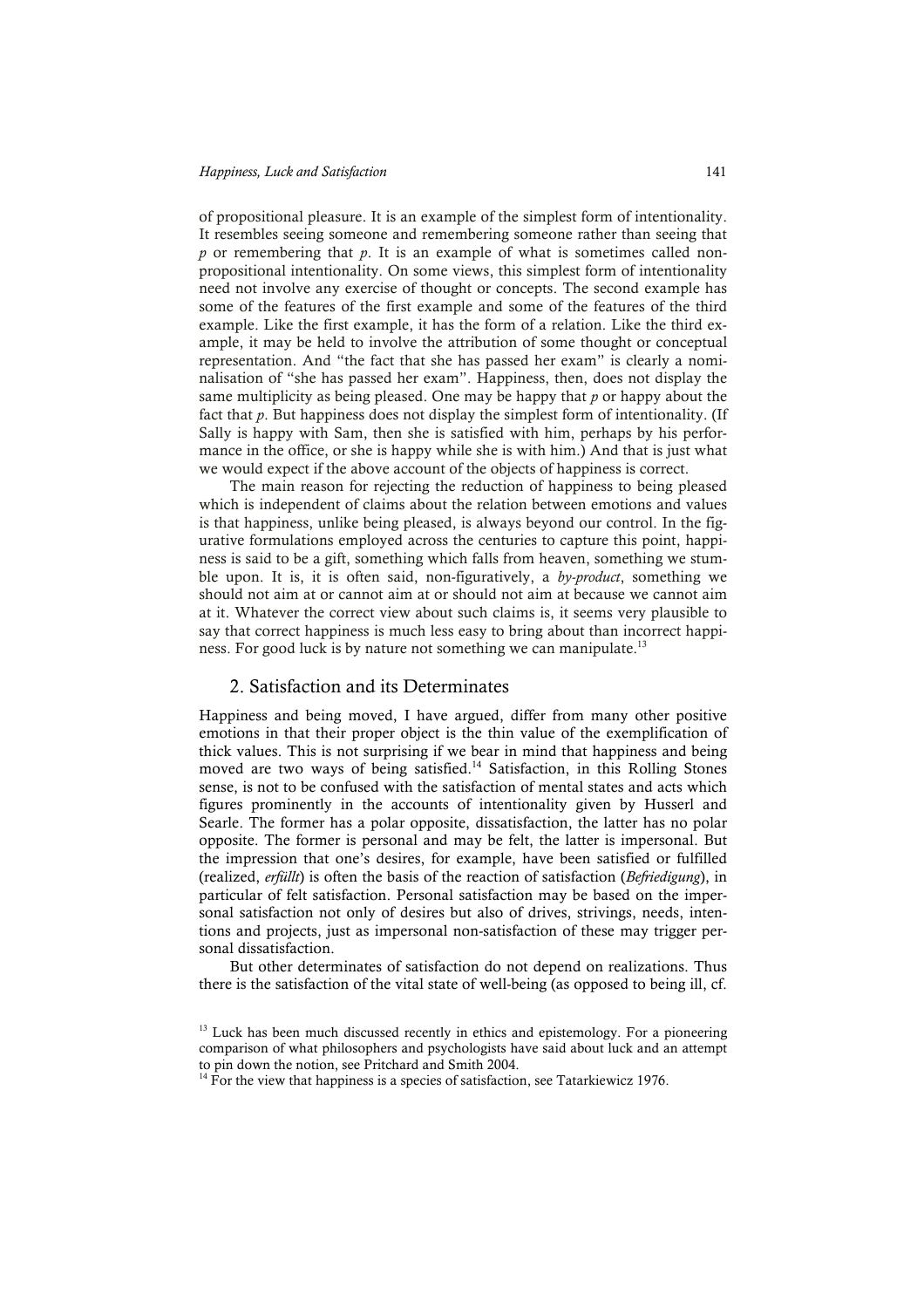*wohlsein* vs *unwohlsein*) or vigour, the satisfaction of comfort and the satisfaction of bliss, of subjective non-intentional happiness.

Satisfaction and dissatisfaction can often be classified in terms of their proper objects. Consider, for example, self-directed dissatisfaction and its opposite. Self-dissatisfaction, the state based on the impression of one's worthlessness or disvalue, and often described in terms of the operations of conscience or of a super-ego, comprehends cases ranging from the non-realisation of projects and desires in which what dissatisfies is the fact that *I* have not realised this desire or that project, to states of affairs well beyond the subject's control, such as dissatisfaction rooted in the negative value properties one exemplifies. Self-satisfaction covers a similar range of cases. Some of the abilities which are the objects of self-satisfaction are innate, others are not. There is, for example, the satisfaction of the miser who is aware of his ability to buy anything he likes.

Suppose Sam feels worthless. He is a fool, a coward, mean and ugly and knows this. He is unhappy and so dissatisfied. What exactly is the proper object of his unhappiness? We may appeal to the type of consideration already employed. Sam's awareness of his foolishness, we may suppose, triggers selfcontempt. His awareness of his cowardice triggers self-hatred. He is merely annoyed and angry and sometimes displeased by his meanness, and this only occasionally. His awareness of his ugliness is the source of recurrent bouts of selfpity. Finally, he bitterly regrets that he has rarely seized any opportunity to modify the traits he exemplifies.

Self-directed contempt, hate, pity, displeasure and anger, like regret, are not species of dissatisfaction or of unhappiness. If Sam is dissatisfied with himself, the proper object of his dissatisfaction is in part the various disvalues he takes himself to exemplify. But the full proper object of his dissatisfaction is the disvalue of his exemplification of the disvalues of foolishness, ugliness, meanness and cowardice. Sam might well be subject to reactions of self-contempt, selfhatred, self-pity without ever being dissatisfied with himself. Such dissatisfaction involves taking a step-backwards, reflection. Instead of simply hating himself, despising himself because he a useless, mean, coward, Sam forms the thought or has the impression that his exemplification of these various disvalues is itself a bad thing. Dissatisfaction with oneself is a cool emotion compared to the heat of self-hatred, self-contempt and self-pity. The latter are more exhausting than the former.

This brief account of satisfaction and dissatisfaction suggests the following diagnosis of some popular accounts of happiness. Happiness and satisfaction are not the same thing; happiness is a determinate of satisfaction.<sup>15</sup> The satisfaction due to the realisation of desires, projects and preferences is not happiness either, although such realisations may be an ingredient of happiness. Finally, as already indicated, if "well-being" has the meaning it has in ordinary language, then it is not the same thing as happiness either. It is a distinct species of satisfaction and at best an ingredient of happiness.

<sup>&</sup>lt;sup>15</sup> On determinates, determinables, species and emotions, cf. Johansson 2001.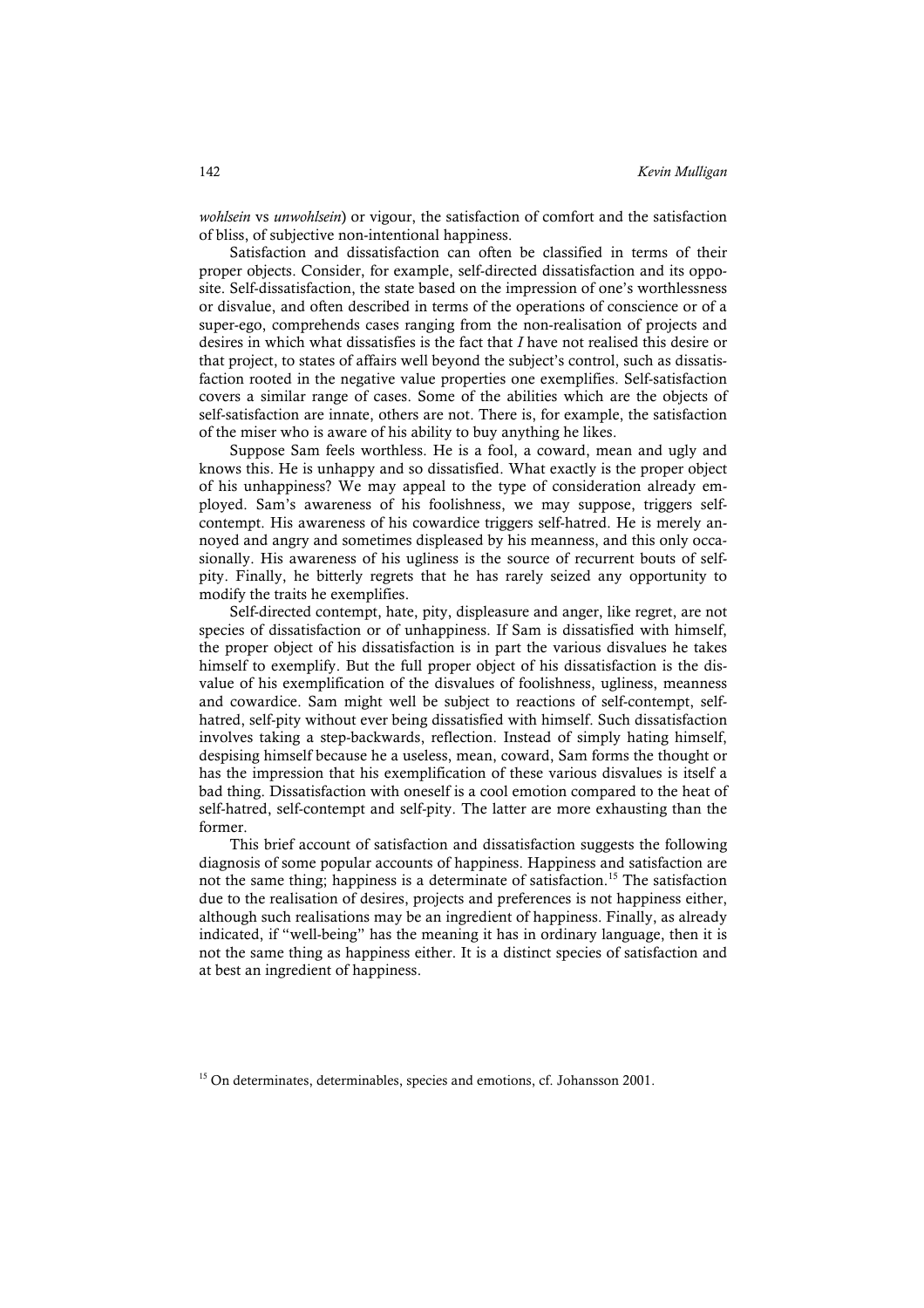### 3. The Dangers of Happiness

Can happiness or its pursuit be harmful? Are positive emotions dangerous? Are they always a good thing? Recent discussion of happiness often seems to ignore the possibility that happiness might sometimes be, on balance, a bad thing. But economics tells us that the inability to defer gratification or "present happiness" will make one worse off. Are there other ways in which happiness or positive emotions in general may be harmful?

Incorrect beliefs can certainly be harmful. If someone knows that you believe what is not the case, she may be able to bankrupt you. Incorrect emotions and preferences are also harmful:

they are a waste of psychic energy;

they make you vulnerable;

they waste your time and that of others;

they motivate projects which are doomed to failure and lead to disappointment.

All incorrect emotions, preferences and beliefs may be harmful. But incorrect happiness is perhaps more harmful than any other sort of incorrect emotion. In order to make this claim plausible, let us begin by considering Agathe:

Agathe prefers her beliefs to be correct rather than incorrect and prefers her emotions and preferences to be correct rather than incorrect.

Agathe's actions and mental life are guided by these two preferences.

So Agathe is intellectually virtuous, an epistemic heroine or saint.

It is easy to *imagine* someone like Agathe. She is clearly an admirable person (although she is probably not very happy). But why call her *intellectually* virtuous? Because of the similarity between preferring correct to incorrect beliefs, on the one hand, and preferring correct emotions and preferences to their incorrect counterparts, on the other hand. The similarity consists in the fact that just as Agathe prefers her beliefs to track the way the world really is, so too, she prefers her emotions and preferences to track the way the world of values and of what has value, positive or negative, really is. She prefers fear of dangerous dogs to fear of non-dangerous dogs, indignation about unjust situations to indignation about situations which are not unjust. And so on. To care about tracking the way the world is, the world of fact and of values, is a central component of intellectual or cognitive, as opposed to ethical, virtue. Care of this kind and preferences like those of Agathe are consistent with stupidity, with being slow. But when they successfully guide a person's actions and mental lives they are inconsistent with foolishness. Stupidity is not foolishness. The opposite of stupidity is intelligence, of foolishness wisdom. <sup>16</sup> If a philosopher loves wisdom, she should perhaps also hate foolishness.

Some people, everyone will admit, are not like Agathe. They often prefer incorrect beliefs and emotions. In particular, they prefer incorrect, self-flattering beliefs. And they often seem to prefer incorrect, self-flattering beliefs because this allows them to revel in the emotional reactions which would be appropriate to these beliefs, were they correct. People who can believe what they want, says Lichtenberg, are happy creatures. Of course, those of us who do not resemble

<sup>16</sup> Cf. Mulligan 2014.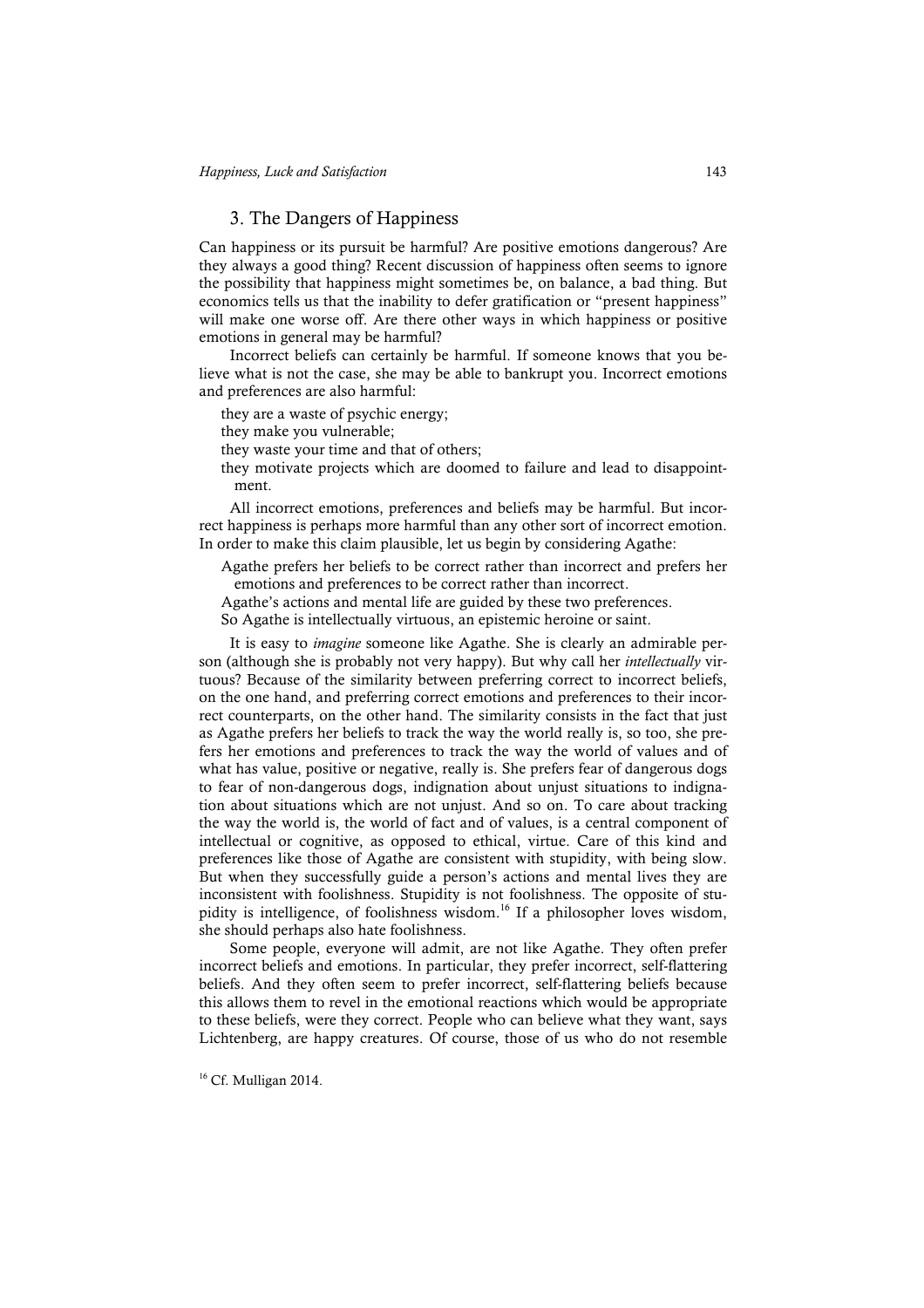Agathe do not typically prefer incorrect beliefs, preferences and emotions *under this description*; we do not typically set out to form incorrect beliefs and preferences. As Aquinas put it, no one wants to be a fool, but everyone wants the consequences of foolishness (*stultitia*). Many accounts of many varieties of foolishness—vanity, sour grapes and sweet lemons (sloes)—rely on the attractiveness of incorrect beliefs and impressions and of the incorrect emotions and preferences to which they give rise. Thus the vain man wants to be applauded and praised whether or not the applause and praise are justified. Just how the relation between incorrect beliefs, emotions and preferences and self-deception should be understood is a very controversial matter in both philosophy and psychology. <sup>17</sup> But if we assume that some of us differ from Agathe in the ways described, then it becomes plausible to think that incorrect happiness can be more harmful than all other incorrect emotions. Insofar as one prefers that one be lucky in life rather than unfortunate one is tempted to form incorrect beliefs about one's situation, life, relations and capacities, about matters well beyond one's control. For such beliefs are constituents of felt or subjective happiness. The illusion that one is lucky in life, that Fortuna is on one's side, is one of the worst illusions, one of the *worst* things *for* a person, just because being lucky in life is the highest form which positive personal value, being good for a person, can take.<sup>18</sup>

#### References

- Cova, F. and Deonna, J.A. 2014, "Being Moved", *Philosophical Studies*, 169 (3), 447- 66.
- Deonna, J. and Teroni, F. 2012, *The Emotions. A Philosophical Introduction,* London: Routledge.
- De Sousa, R. 1987, *The Rationality of Emotions*, Cambridge, MA: MIT Press.
- Feldman, F. 2010, *What Is This Thing Called Happiness?*, Oxford: Oxford University Press.
- Haybron, D.M. 2008, *The Pursuit of Unhappiness: The Elusive Psychology of Well-Being*, Oxford: Oxford University Press.
- Johansson, I. 2001, "Species and Dimensions of Pleasure", *Metaphysica*, 2 (2), 39-72.
- Johnston, M. 2001, "The Authority of Affect", *Philosophy and Phenomenological Research*, LXIII, I, 181-214.
- Kahneman, D. 1999, "Objective Happiness", in Kahneman & al. 1999, 3-25.
- Kahneman, D., Diener, E. and Schwarz, N. (eds.) 1999, *Well-Being: The Foundations of Hedonic Psychology*, New York: Russell Sage Foundation Press.

 $17$  Trivers 2011 (4, 68 ff., 135 ff.) thinks there is not much truth in the idea that selfdeception makes us happy. Its function is to make us better at deceiving others.

<sup>18</sup> Thanks to Riccardo Braglia, CEO and Managing Director, *Helsinn Holding SA* and the *Fondazione Reginaldus* (Lugano) for financial support of the work published here. To Julien Deonna, Ingvar Johansson, Hélène Leblanc, Olivier Massin, Graham Oddie, Raffaele Rodogno, Toni Ronnow-Rasmussen and Fabrice Teroni for criticisms and discussion. And to audiences in Basel (1996), Ascona (2014), Milan (2015) and elsewhere for their reactions.